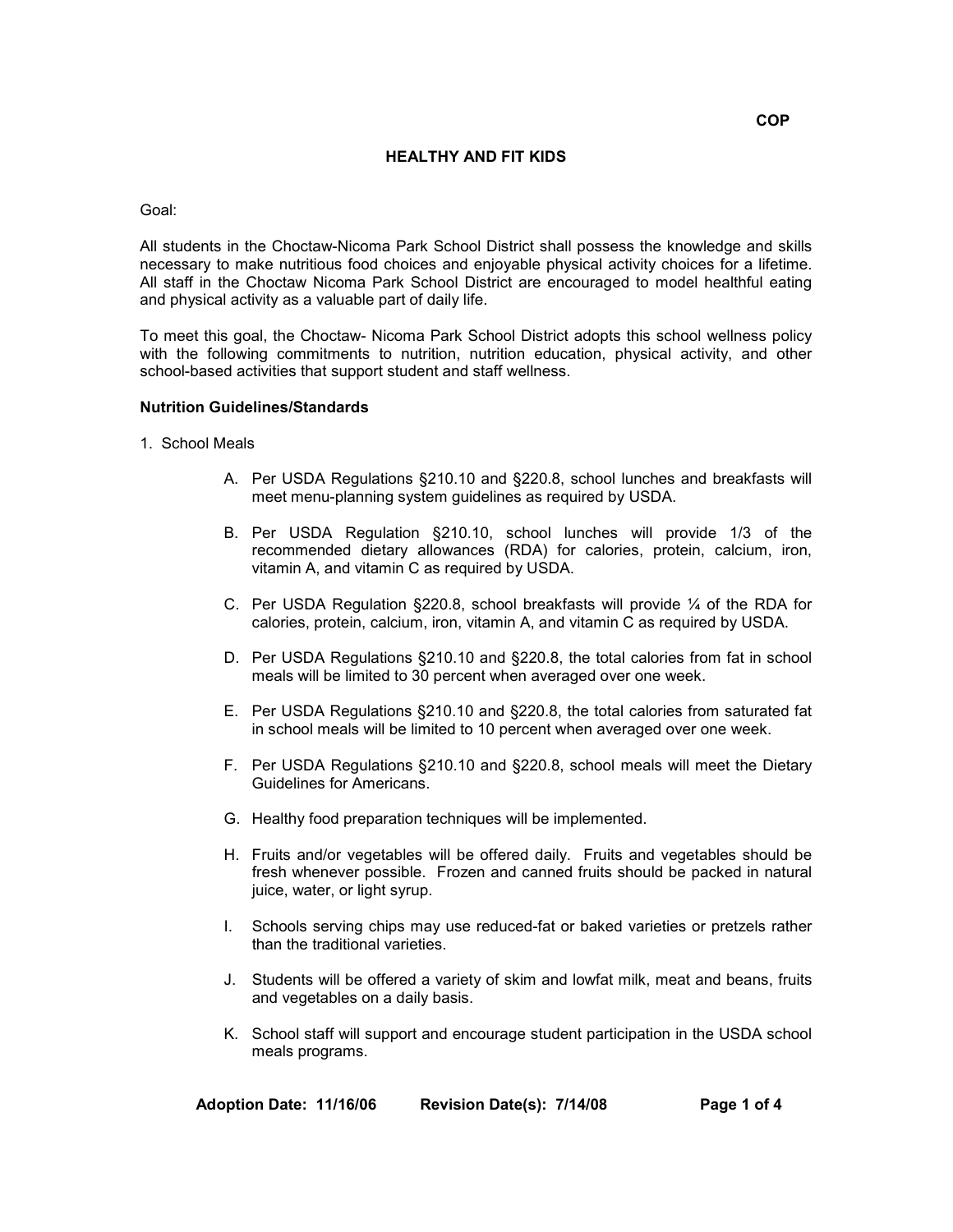# **BUSINESS AND SUPPORT SERVICES COP**

### **HEALTHY AND FIT KIDS (cont.)**

- 2. Other Food Items Sold on School Campuses
	- A. Per USDA Regulation §210, Appendix B, foods of minimal nutritional value (FMNV) are prohibited from being sold or served during student meal services in the food service area where USDA reimbursable meals are served or eaten.
	- B. Per the Child Nutrition and WIC Reauthorization Act of 2004, beverage contracts will not restrict the sale of fluid milk products at any time during the school day or at any place on the school premises.
	- C. Per Oklahoma Senate Bill 265 (effective school year 2007-2008), students in elementary schools will not have access to FMNV except on special occasions.
	- D. Per Oklahoma Senate Bill 265 (effective school year 2007-2008), diet soda, an FMNV, will be available for sale at the junior high only in vending areas outside of the cafeteria.
	- E. Per Oklahoma Senate Bill 265 (effective school year 2007-2008), healthy food options will be provided at the high school and priced lower than FMNV in order to encourage students and staff to make healthier food choices.
	- F. Nutrient-rich food items will be available for sale at all places where food and beverages are sold on school campuses. This includes the cafeteria, vending machines, school stores, and concession stands. The district will follow the recommended food items specified in **Healthy Snack Choices** provided by the OSDE.
	- G. Snack food items will be made available for sale which contains no more than 35 percent sugar by weight or 15 grams per single serving as stated on the Nutrition Facts label (exceptions are fresh and dried fruits).
	- H. Snack food items will be made available for sale which contains less than 480 milligrams of sodium per single serving as stated on the Nutrition Facts label.
	- I. High energy drinks with elevated levels of caffeine will not be available for sale anywhere on school campus.

### **Nutrition Education**

- A. Regulations §210.12 and §227, nutrition education is offered in the school cafeteria as well as the classroom.
- B. Per Oklahoma Senate Bill 1627, the Healthy and Fit School Advisory committee at each school site will study and make recommendations regarding health education, nutrition, and health services.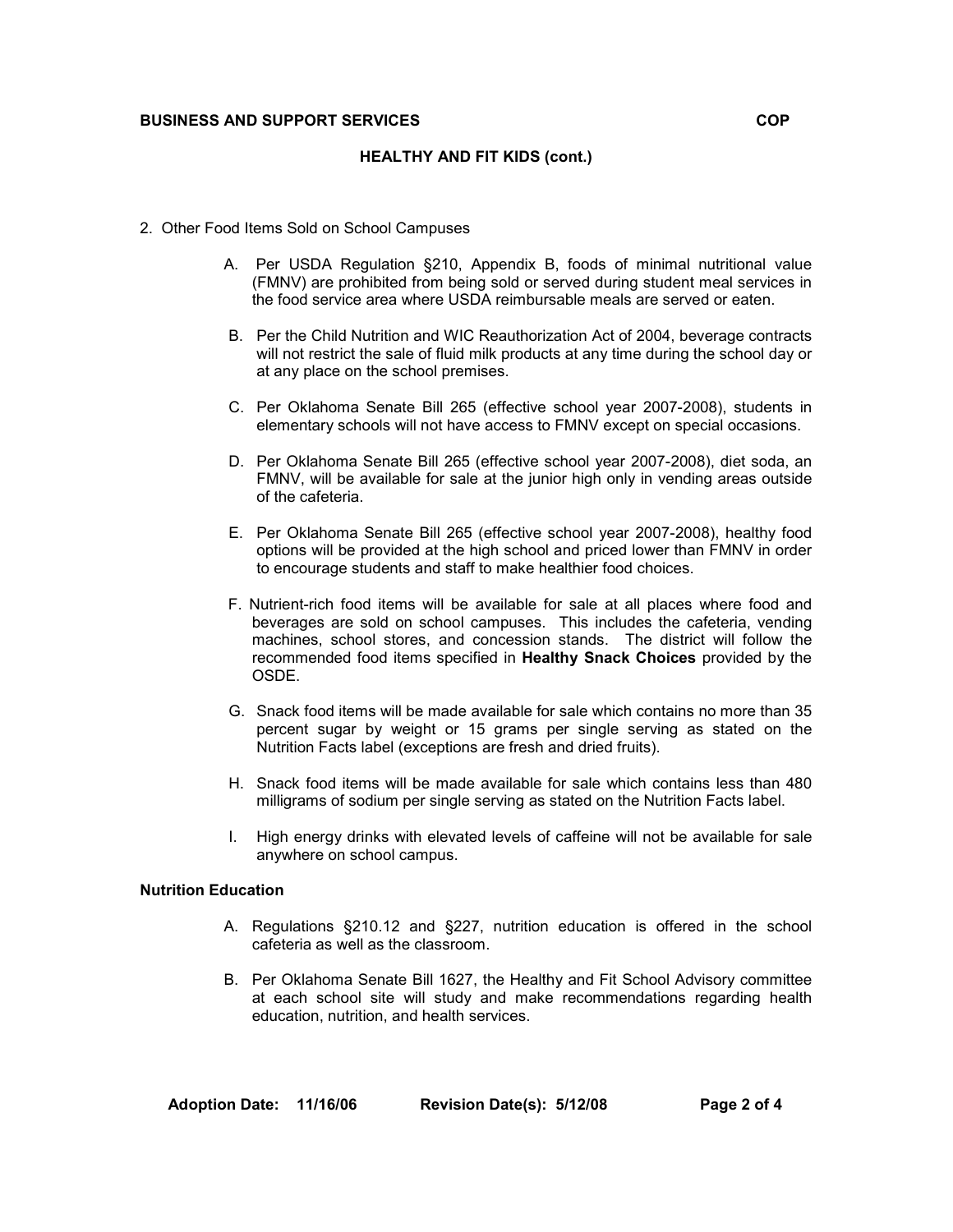# **BUSINESS AND SUPPORT SERVICES COP**

### **HEALTHY AND FIT KIDS (cont.)**

- C. My plate nutrition education resources will be used in the cafeteria and classroom.
- D. Nutrition education is integrated into the core curriculum, including math, science, and language arts.
- E. Family/parent nutrition education opportunities will be provided.
- F. Students will receive consistent nutritional messages throughout the school, classroom, cafeteria, and school events.
- G. School staff will promote healthful eating and healthy lifestyles to students and parents.

# **Physical Activity**

- A. Per Oklahoma Senate Bill 1627, the Healthy and Fit School Advisory Committee at each school site will study and make recommendations regarding physical education and physical activity.
- B. Per Oklahoma Senate Bill 312, students in Grades K through 5 will participate in 120 minutes of physical activity each week.
- C. School sites may establish or enhance physical activity opportunities for students, staff, and parents (fitness challenges, family fitness nights, fun walks and runs, bike events).
- D. Elementary school sites will provide 20 minutes of daily recess that promotes physical activity beyond what is provided through physical education classes.
- E. Students will be encouraged to participate in voluntary before- and afterschool physical activity programs such as intramurals, clubs, and, at the secondary level, interscholastic athletics.
- F. Students and school staff will collaborate with local recreational departments and youth fitness programs to promote participation in lifelong physical activities.
- G. Staff will serve as physical activity role models for students.
- H. All playgrounds will meet the recommended safety standards for design, installation, and maintenance.
- I. School sites will provide adequate equipment (e.g. balls, rackets, and other manipulatives) for every student to be active.

|  | Adoption Date: 11/16/06 | Revision Date(s): 5/12/08 | Page 3 of 4 |
|--|-------------------------|---------------------------|-------------|
|--|-------------------------|---------------------------|-------------|